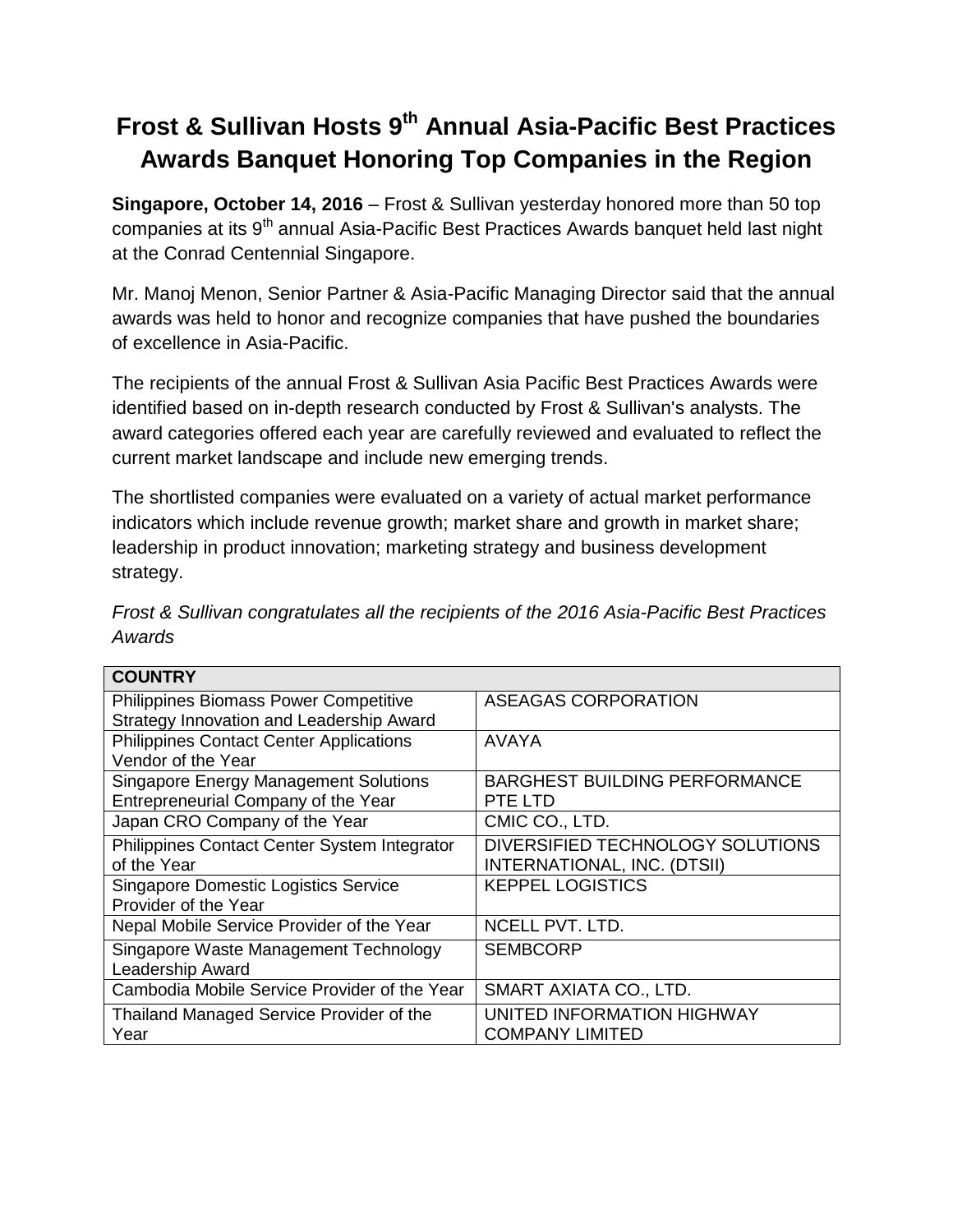| <b>SOUTHEAST ASIA</b>                                                                   |                                     |  |
|-----------------------------------------------------------------------------------------|-------------------------------------|--|
| Southeast Asia Contact Center Applications                                              | <b>AVAYA</b>                        |  |
| Vendor of the Year                                                                      |                                     |  |
| Southeast Asia Solar Power Company of the                                               | <b>CONERGY ASIA &amp; ME</b>        |  |
| Year                                                                                    |                                     |  |
| Southeast Asia Contact Center System<br>Integrator of the Year                          | <b>DIMENSION DATA ASIA PACIFIC</b>  |  |
| Southeast Asia Unified Communications                                                   | <b>DIMENSION DATA ASIA PACIFIC</b>  |  |
| System Integrator of the Year                                                           |                                     |  |
| Southeast Asia Telecoms Tower Company of                                                | EDOTCO GROUP SDN BHD                |  |
| the Year                                                                                |                                     |  |
| Southeast Asia UPS Growth Excellence                                                    | <b>EMERSON NETWORK POWER</b>        |  |
| Leadership Award                                                                        |                                     |  |
| Southeast Asia UPS Company of the Year                                                  | <b>SCHNEIDER ELECTRIC</b>           |  |
| Southeast Asia UPS Services Company of the                                              | <b>SCHNEIDER ELECTRIC</b>           |  |
| Year                                                                                    |                                     |  |
| <b>ASIA PACIFIC</b>                                                                     |                                     |  |
| Asia Pacific Home Water Treatment Company                                               | <b>AMWAY</b>                        |  |
| of the Year                                                                             |                                     |  |
| Asia Pacific Outbound Systems Market Share                                              | ASPECT SOFTWARE (ASIA PACIFIC) PTE  |  |
| Leadership Award                                                                        | <b>LTD</b>                          |  |
| Asia Pacific Inbound Contact Routing Systems                                            | <b>AVAYA</b>                        |  |
| Market Share Leadership Award                                                           |                                     |  |
| Asia Pacific Web Defacement Monitoring and                                              | <b>BANFF CYBER TECHNOLOGIES</b>     |  |
| Restoration Product Line Strategy Leadership<br>Award                                   |                                     |  |
| Asia Pacific Hybrid IT Strategy Award                                                   | <b>CENTURYLINK</b>                  |  |
|                                                                                         |                                     |  |
| Asia Pacific Managed Services Growth<br><b>Strategy Award</b>                           | <b>CITIC TELECOM CPC</b>            |  |
| Asia Pacific CRO Growth Excellence                                                      | <b>COVANCE INC</b>                  |  |
| Leadership Award                                                                        |                                     |  |
| Asia Pacific Managed Cloud Company of the                                               | <b>DATAPIPE</b>                     |  |
| Year                                                                                    |                                     |  |
| Asia Pacific Water Disinfection Product Line                                            | <b>DE NORA</b>                      |  |
| <b>Strategy Leadership Award</b>                                                        |                                     |  |
| Asia Pacific UPS Competitive Strategy                                                   | <b>EATON</b>                        |  |
| Innovation and Leadership Award                                                         |                                     |  |
| Asia Pacific Quantum Cascade Laser Process<br>Gas Analyzer New Product Innovation Award | <b>EMERSON AUTOMATION SOLUTIONS</b> |  |
| Asia Pacific Data Center Integrated Power                                               | <b>EMERSON NETWORK POWER</b>        |  |
| (DCIP) Infrastructure Growth Excellence                                                 |                                     |  |
| Leadership Award                                                                        |                                     |  |
| Asia Pacific Data Center Industry Visionary                                             | <b>EQUINIX</b>                      |  |
| Innovation Leadership Award                                                             |                                     |  |
| Asia Pacific Property Development New                                                   | <b>FOREST CITY</b>                  |  |
| <b>Product Innovation Award</b>                                                         |                                     |  |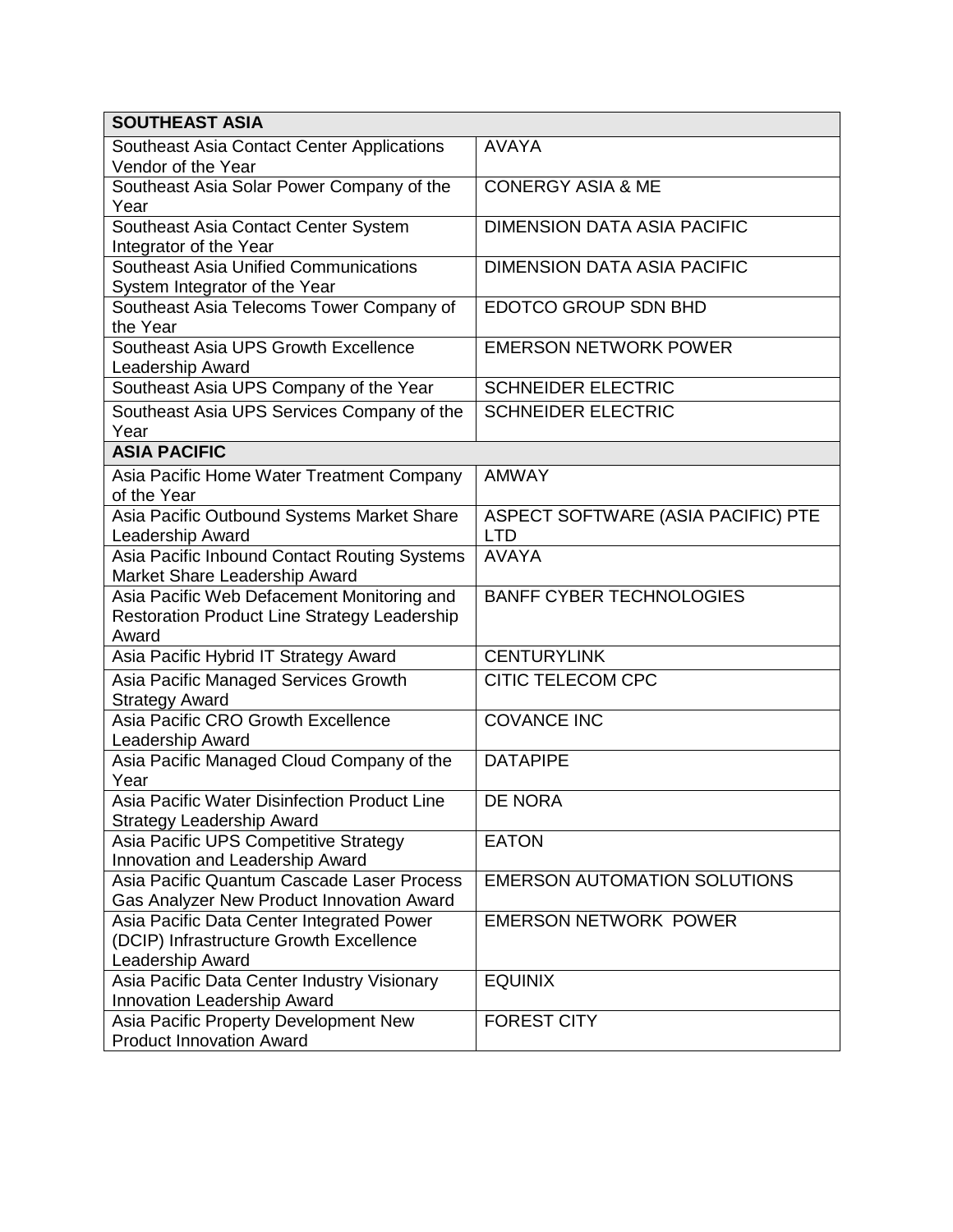| Asia Pacific Contract Research Outsourcing     | <b>INC RESEARCH</b>               |
|------------------------------------------------|-----------------------------------|
| Services Customer Value Leadership Award       |                                   |
| <b>Asia Pacific Commercialization Services</b> | <b>INVENTIV HEALTH</b>            |
| Provider Company of the Year                   |                                   |
| Asia Pacific Facilities Management             | <b>ISS ASIA PACIFIC</b>           |
| Competitive Strategy Innovation and            |                                   |
| Leadership Award                               |                                   |
| Asia Pacific Smart Grid Solutions Company of   | <b>ITRON, INC. ASIA PACIFIC</b>   |
| the Year                                       |                                   |
| Asia Pacific Headset Company of the Year       | JABRA GN NETCOM (S) PTE LTD       |
| Asia Pacific Office Headset Vendor of the Year | JABRA GN NETCOM (S) PTE LTD       |
| Asia Pacific Facilities Management Company     | JLL                               |
| of the Year                                    |                                   |
| Asia Pacific Medical Glove Growth Excellence   | KOSSAN RUBBER INDUSTRIES BHD      |
| Leadership                                     |                                   |
| Asia Pacific Cell Therapy Company of the       | <b>MESOBLAST LTD</b>              |
| Year                                           |                                   |
| Asia Pacific Neurological Disorders New        | <b>MOLEAC PTE LTD</b>             |
| <b>Product Innovation Award</b>                |                                   |
| Asia Pacific Cloud Contact Centre Service      | <b>ORANGE BUSINESS SERVICES</b>   |
| Provider of the Year                           |                                   |
| Asia Pacific Cloud UC Growth Excellence        | <b>ORANGE BUSINESS SERVICES</b>   |
| Leadership Award                               |                                   |
| Asia Pacific CRO Company of the Year           | QuintilesIMS                      |
| Asia Pacific Data Center Integrated Power      | <b>SCHNEIDER ELECTRIC</b>         |
| Infrastructure Company of the Year             |                                   |
| Asia Pacific Mass Spectrometry Company of      | <b>SHIMADZU</b>                   |
| the Year                                       |                                   |
| Asia Pacific Building Technologies Company     | <b>SIEMENS</b>                    |
| of the Year                                    |                                   |
| Asia Pacific Smart Grid Services Provider of   | <b>SILVER SPRING NETWORKS</b>     |
| the Year                                       |                                   |
| Asia Pacific Airport IT Solutions Company of   | <b>SITA</b>                       |
| the Year                                       |                                   |
| Asia Pacific Bottled Water Company of the      | <b>SPRITZER</b>                   |
| Year                                           |                                   |
| Asia Pacific Managed UC Services Provider of   | <b>TATA COMMUNICATIONS</b>        |
| the Year                                       |                                   |
| Asia Pacific Regional Distribution Service     | TIONG NAM LOGISTICS SOLUTIONS SDN |
| Provider of the Year                           | <b>BHD</b>                        |
| Asia Pacific Warehouse Services Provider of    | TIONG NAM LOGISTICS SOLUTIONS SDN |
| the Year                                       | <b>BHD</b>                        |
| Asia Pacific Quality Monitoring Systems        | <b>VERINT SYSTEMS</b>             |
| Market Share Leadership Award                  |                                   |
| Asia Pacific Workforce Management Systems      | <b>VERINT SYSTEMS</b>             |
| Market Share Leadership Award                  |                                   |
| Asia Pacific Renewable Energy Technology       | <b>VESTAS ASIA PACIFIC WIND</b>   |
| Company of the Year                            | <b>TECHNOLOGY PTE LTD</b>         |